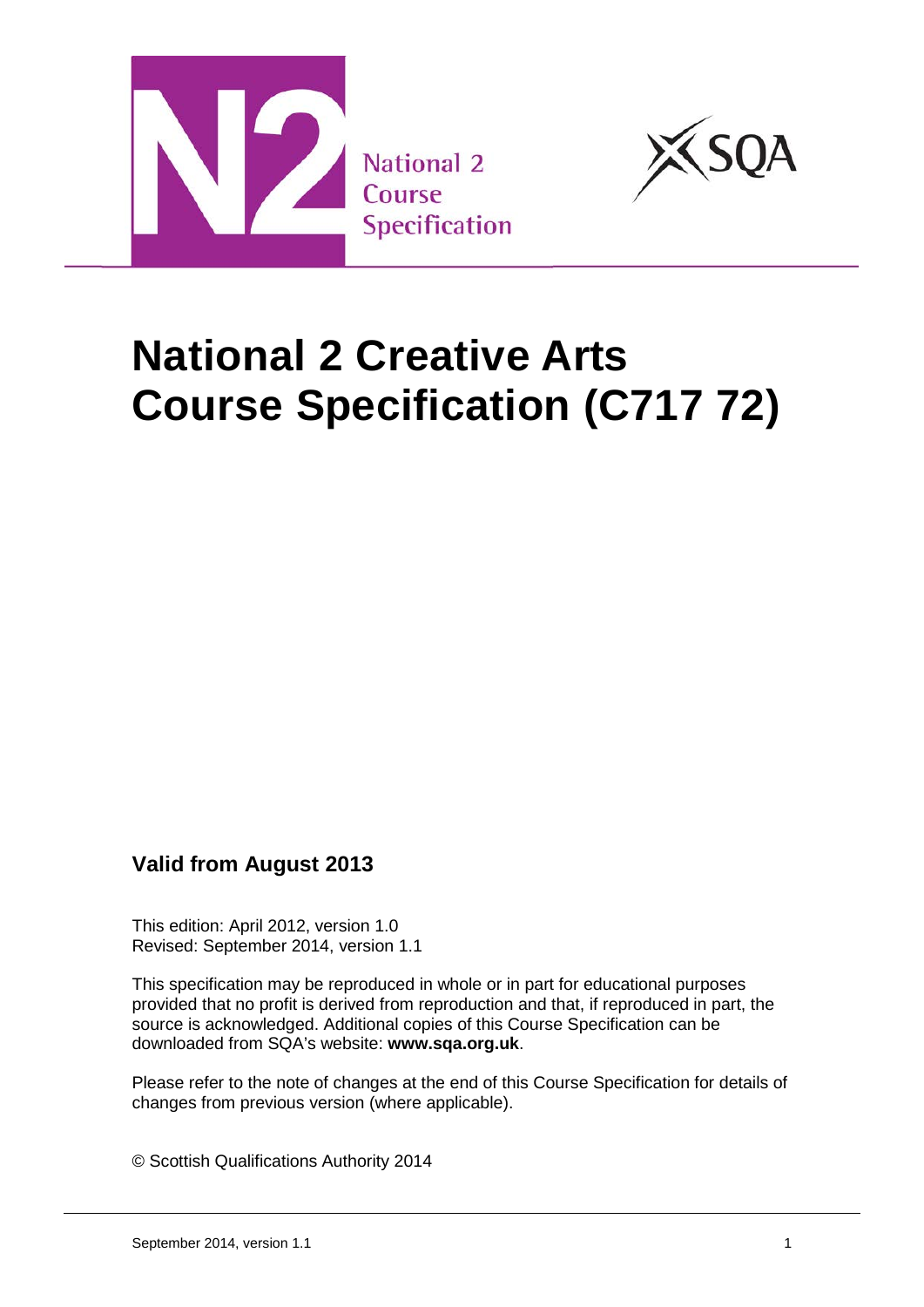## **Course outline**

| <b>Course title:</b>                                                               | <b>National 2 Creative Arts</b>                                                  |                             |
|------------------------------------------------------------------------------------|----------------------------------------------------------------------------------|-----------------------------|
| <b>SCQF:</b>                                                                       | level 2 (18 SCQF credit points)                                                  |                             |
| Course code: C717 72                                                               |                                                                                  |                             |
| <b>Mandatory Units</b>                                                             |                                                                                  |                             |
| Developing Skills in Creative Arts (National 2)                                    |                                                                                  | <b>6 SCQF credit points</b> |
| <b>Optional Units</b>                                                              | The Course comprises the following optional Units:                               |                             |
| <b>Working with Images, Graphics and Sound</b><br>(National 2)<br>Or               |                                                                                  | <b>6 SCQF credit points</b> |
| Working with Images, Graphics and Sound a<br><b>Scottish Context (National 2)*</b> |                                                                                  | <b>6 SCQF credit points</b> |
| and either<br><b>Working with Textiles (National 2)</b><br>or                      |                                                                                  | <b>6 SCQF credit points</b> |
|                                                                                    | Working with Textiles with a Scottish Context (National 2)* 6 SCQF credit points |                             |
| and either<br><b>Creating Materials for Performance (National 2)</b><br>or         |                                                                                  | <b>6 SCQF credit points</b> |
| <b>Scottish Context (National 2)*</b>                                              | <b>Creating Materials for Performance with a</b>                                 | <b>6 SCQF credit points</b> |
| and either<br><b>Creating Materials for Display (National 2)</b><br>Or             |                                                                                  | <b>6 SCQF credit points</b> |
| <b>Context (National 2)*</b>                                                       | <b>Creating Materials for Display with a Scottish</b>                            | <b>6 SCQF credit points</b> |

The Course comprises one mandatory Unit and two optional Units from the list above.

\*Scottish Studies Award contributing Unit: This Course Specification should be read in conjunction with the relevant [Scottish Studies](http://www.sqa.org.uk/sqa/64329.html) Unit Specification on the **Scottish Studies** [Award web page.](http://www.sqa.org.uk/sqa/64329.html)

### **Recommended entry**

Entry to this Course is at the discretion of the centre. However, relevant experiences and outcomes may also provide an appropriate basis for doing this Course.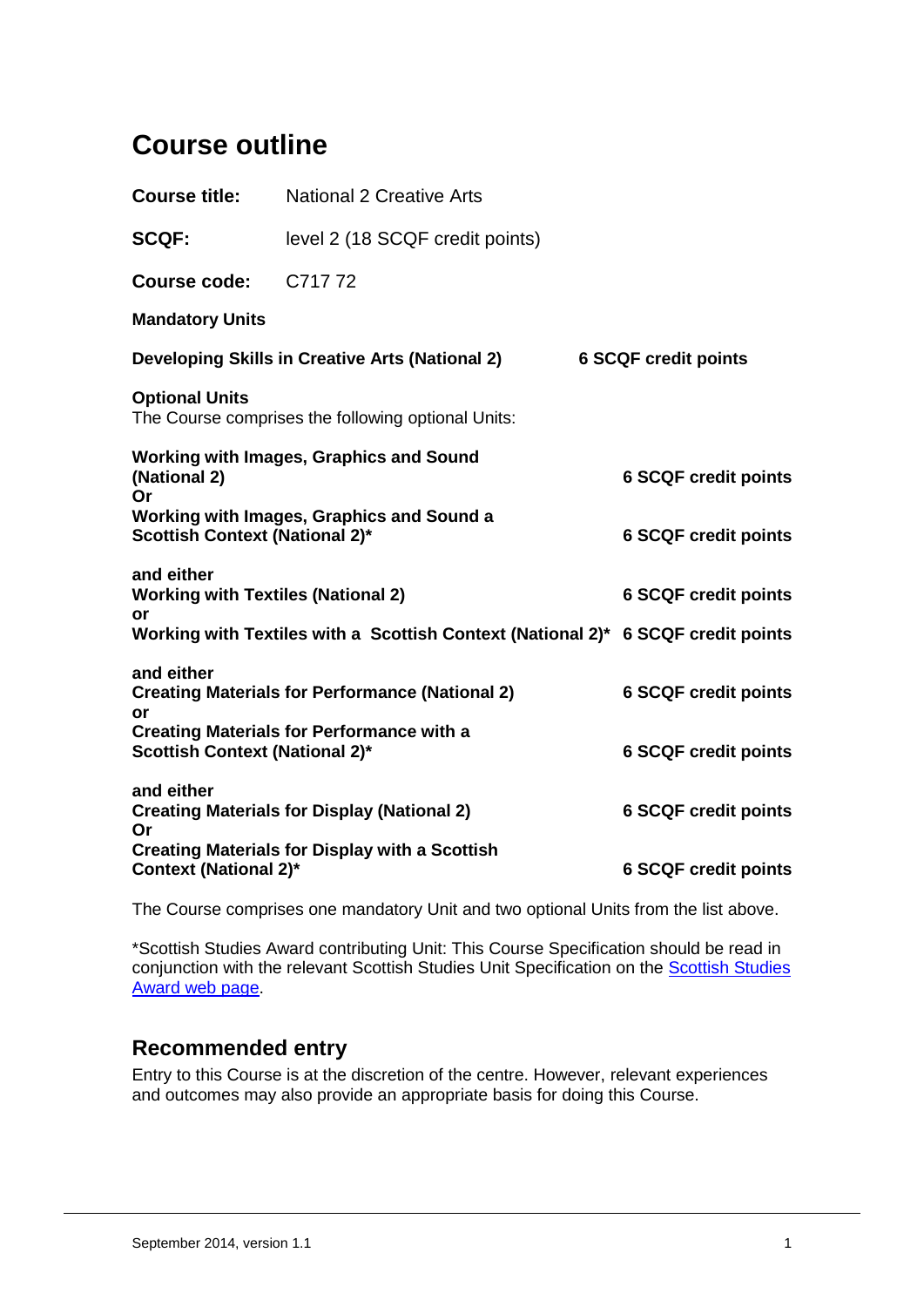## **Progression**

This Course or its Units may provide progression to:

- ♦ other qualifications in creative arts or related areas
- ♦ further study, employment and/or training

## **Equality and inclusion**

This Course Specification has been designed to ensure that there are no unnecessary barriers to learning or assessment. The individual needs of learners should be taken into account when planning learning experiences, selecting assessment methods or considering alternative evidence. For further information, please refer to the *Course Support Notes.*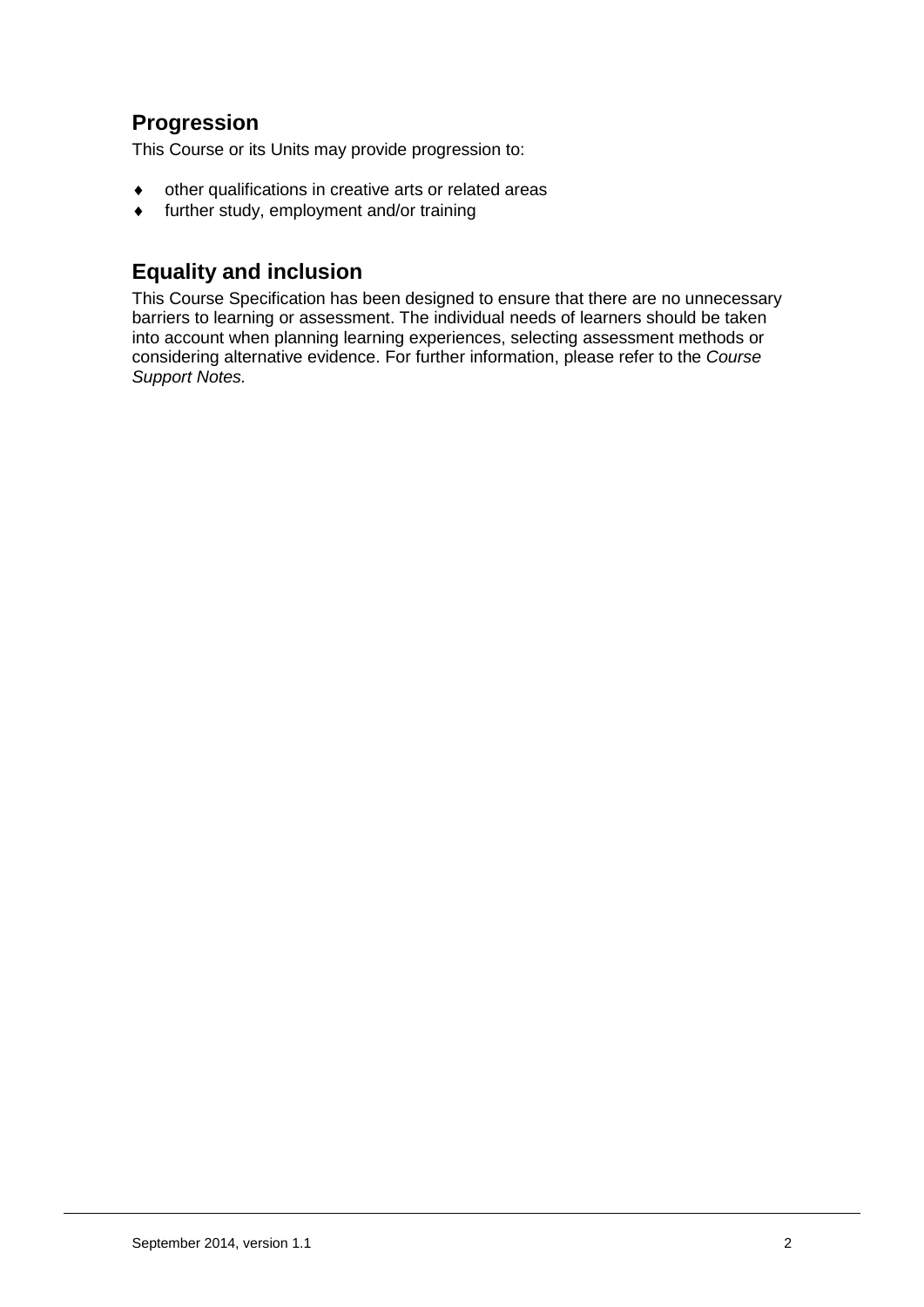## **Rationale**

All new and revised National Courses reflect Curriculum for Excellence values, purposes and principles. They offer flexibility, provide more time for learning, more focus on skills and applying learning, and scope for personalisation and choice.

In this Course, and its component Units, there will be an emphasis on skills development and the application of those skills. Assessment approaches will be proportionate, fit for purpose and will promote best practice, enabling learners to achieve the highest standards they can.

This Course provides learners with opportunities to continue to acquire and develop the attributes and capabilities of the four capacities as well as skills for learning, skills for life and skills for work.

All Courses provide opportunities for learners to develop breadth, challenge and application, but the focus and balance of the assessment will be appropriate for the subject area.

## **Relationship between the Course and Curriculum for Excellence values, purposes and principles**

The National 2 Creative Arts Course builds on the principles and practice and experiences and outcomes of the expressive arts curriculum area. The expressive arts are rich and stimulating, with the capacity to engage and fascinate learners of all ages and skill levels. The expressive arts also play an important role in supporting learners to recognise and value the variety and vitality of culture locally, nationally and globally.

This Course encourages learners to be creative and to express themselves in different ways through active involvement in creative arts activities (which can include drawing, painting, video, film, sound, music, creative writing, poetry, stage sets, scenery, and props). Learning through the creative arts helps learners to develop an awareness of artistic and cultural values, identities and ideas by working imaginatively and communicating thoughts and ideas creatively.

This Course provides opportunities for learners to apply their creative skills to produce pieces of work and to recognise creativity and skill in the work of others. Learners will also be encouraged to demonstrate skills and confidence in their work and to show enjoyment of the arts, through their own work and that of others.

This Course also allows learners to develop skills, knowledge and capacities that are complementary for other areas of study such as health and wellbeing, performance arts, practical craft skills and ICT as well as skills for learning, skills for life and skills for work.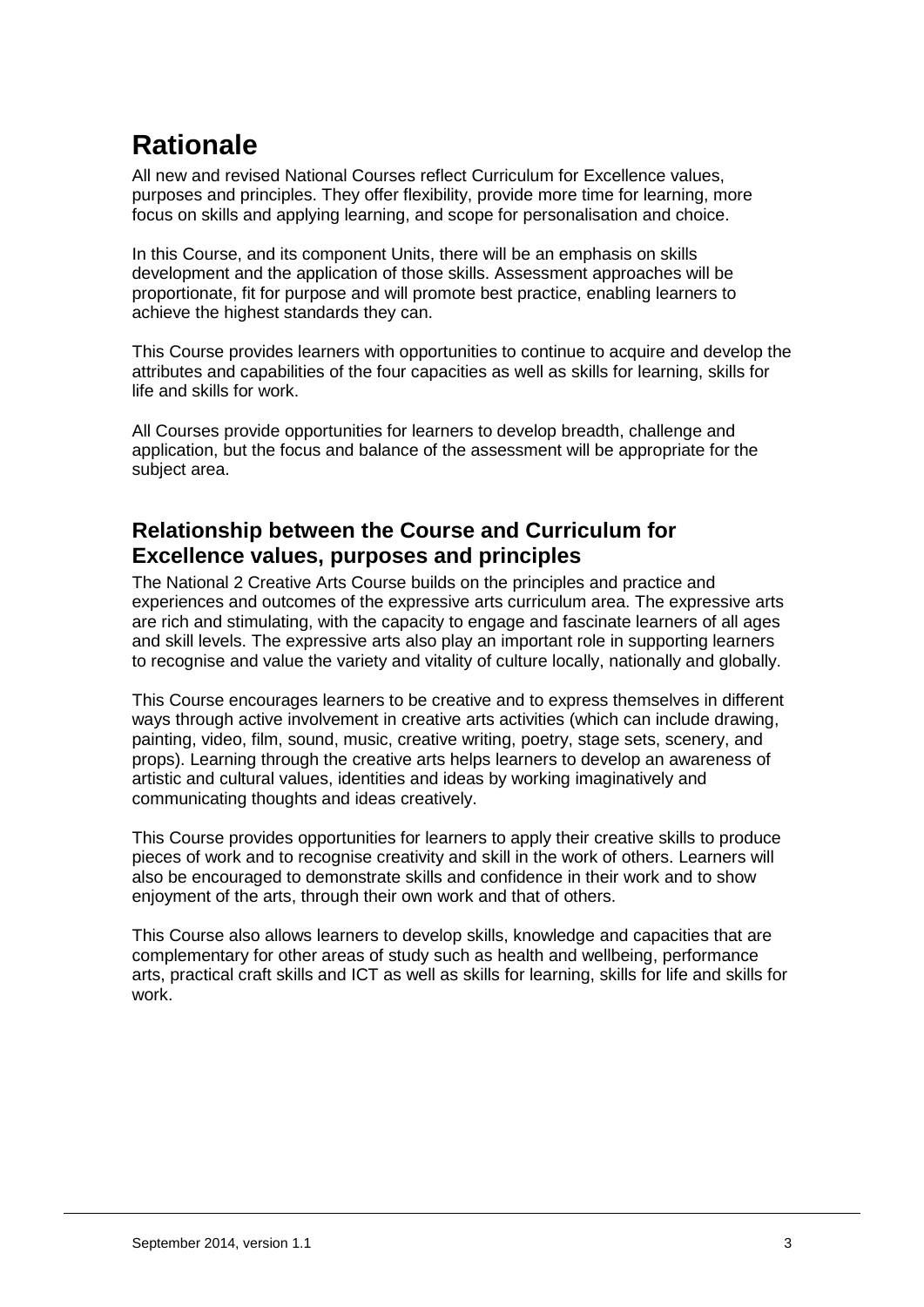### **Purpose and aims of the Course**

The Course provides an opportunity for learners to experience a range of creative art forms and to explore and express personal thoughts and ideas through creative work.

The aims of the Course are to enable learners to:

- demonstrate an awareness of the range of creative arts
- ♦ work imaginatively and develop individual creativity
- communicate thoughts, meaning and ideas through creative work
- ♦ demonstrate skills in using techniques, processes, materials and media to produce creative work
- use media and technology as part of the creative process

Course activities also provide opportunities for learners to develop generic and transferable skills in planning, problem solving, communication and literacy. The Course also provides opportunities for learners to work independently as well as to collaborate and work with others.

The integrative design of the Course will foster learners' understanding of the creative arts, helping them experience the links between ideas, creativity, use of techniques, processes, materials, media and technology, and the final creative work produced.

The Course will also help learners to develop important skills, attitudes and attributes related to the creative arts that are transferable to other contexts.

### **Information about typical learners who might do the Course**

This Course is suitable for all learners with an interest in the creative arts. It is suitable for learners with a general interest in the subject and for those wanting to progress to higher levels of study.

This Course may also be suitable for those wishing to work towards a qualification in creative arts for the first time.

This qualification will allow learners to consolidate and further extend their creative arts skills by building on the experiences and outcomes for the expressive arts curriculum area.

The Course takes account of the needs of all learners by providing sufficient flexibility to enable learners to achieve in different ways and at a different pace.

On completing the Course, learners will have developed an awareness of different creative art forms, of how to work imaginatively and to communicate thoughts and ideas through creative activities.

The skills developed within the National 2 Creative Arts Course can be applied to learning in other subject areas. Skills developed in this Course also support progression in other curriculum areas, as well as in the National 2 Personal Achievement Award and the National 2 Personal Development Award.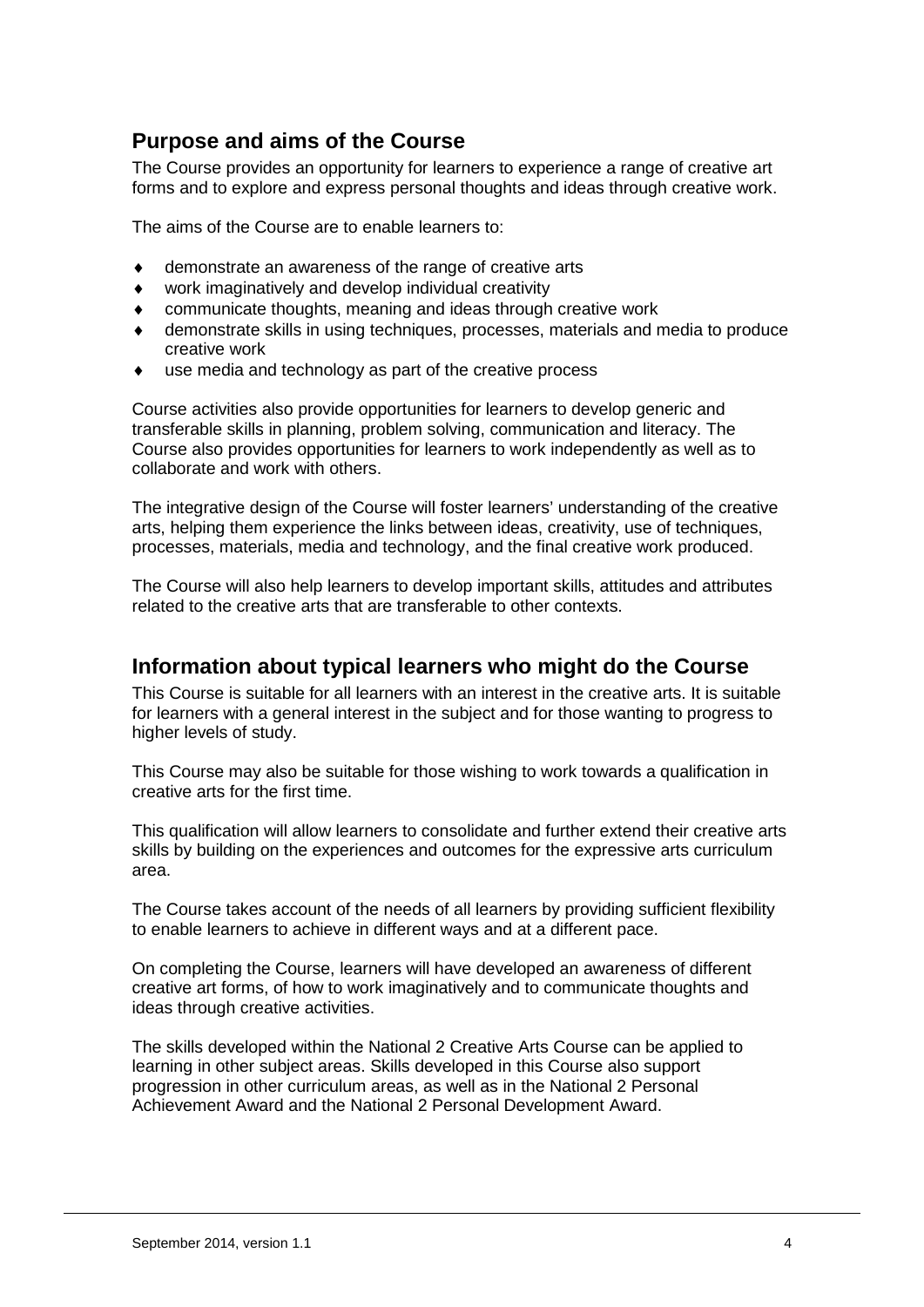## **Course structure and conditions of award**

#### **Course structure**

This Course consists of a combination of mandatory and optional Units. Learners who complete the mandatory Unit and any combination of optional Units will be able to demonstrate their ability in the same skills. The mandatory Unit provides breadth by introducing learners to the range of skills and contexts available within creative arts. The optional Units provide depth, with scope for personalisation and choice, and provide learners with opportunities to further explore, develop and practise these skills in different contexts.

Some learners may choose to complete additional optional Units from the Course. Learners will benefit from this opportunity to extend their learning.

This Course enables learners to use the creative arts to develop skills in the following areas: demonstrating an awareness of the creative arts; individual creativity; communicating thoughts, meaning and ideas; and using techniques, processes, materials, media and technology.

Units are statements of standards for assessment and not programmes of learning and teaching. They can be delivered in a number of ways.

#### **Mandatory Units**

#### **Developing Skills in Creative Arts (National 2)**

The general aim of this Unit is to introduce the learner to a range of creative arts and to help them develop their thoughts and ideas. The learner will also develop an awareness of how appropriate media, materials, processes and techniques are used in producing creative work. The Unit is designed to enable the learner to develop an awareness of the subject through participation in a range of creative activities such as ceramics, collage, creative writing, drawing, film, jewellery, modelling, music, painting, photography, poetry, printmaking, and sculpture.

#### **Optional Units — any two from the following four Units**

#### **Working with Images, Graphics and Sound (National 2)**

The general aim of this Unit is to develop the learner's skills in using images, graphics and sound such as photographs, film, lettering, cartoons, music, sound and computeraided design (CAD) creatively, including how to communicate their thoughts, intentions and ideas through creative work. The learner will be encouraged to use media and technologies when developing their ideas and producing their work.

#### **Working with Textiles (National 2)**

The general aim of this Unit is to develop the skills and knowledge which support fashion and textile-related activity such as weaving, collage, knitting, crochet, and items for drama and dance.

#### **Creating Materials for Performance (National 2)**

The general aim of this Unit is to develop skills in creating original work which could subsequently be used for performance such as creative writing, poetry, drama, music,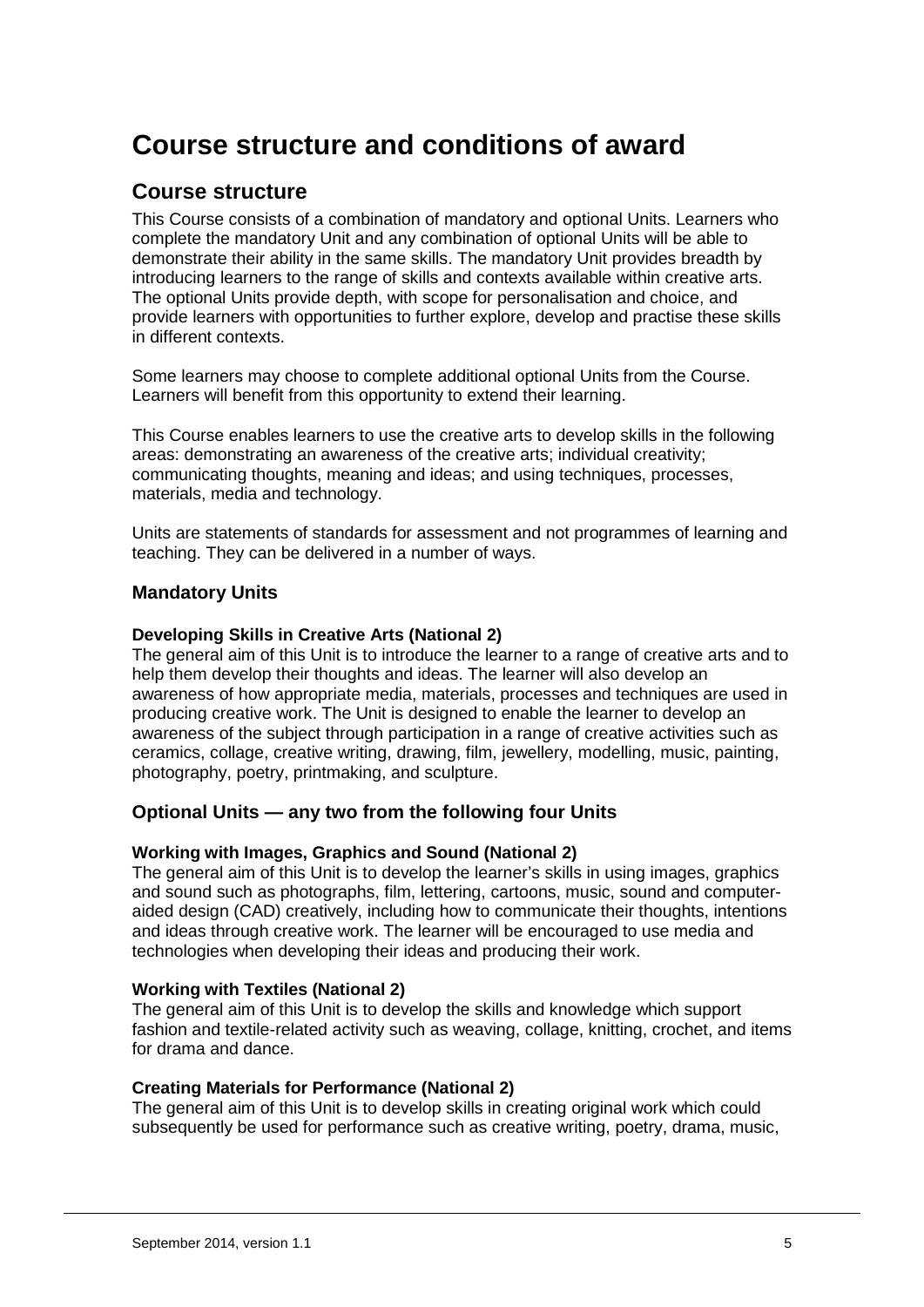song, comedy, set design, stage props, and scenery by using a variety of techniques and processes.

#### **Creating Materials for Display (National 2)**

The general aim of this Unit is to develop skills in producing creative work for display such as painting, drawing, ceramics, jewellery, sculpture, modelling, and make-up by using a variety of materials, techniques and processes.

### **Conditions of award**

To achieve the National 2 Creative Arts Course, learners must pass all of the required Units. The required Units are shown in the Course outline section.

National 2 Courses are not graded.

## **Skills, knowledge and understanding**

Full skills, knowledge and understanding for the Course will be given in the *Course Support Notes*. A broad overview of the subject skills, knowledge and understanding that will be covered in the Course is given in this section. These include:

- ♦ demonstrating an awareness of the range of creative arts
- ♦ ability to respond to a range of stimuli
- ♦ ability to participate in creative arts activities
- ability to use skills, techniques, processes and materials to produce creative work

Skills, knowledge and understanding to be included in the Course will be appropriate to the SCQF level of the Course. The SCQF level descriptors give further information on characteristics and expected performance at each SCQF level [\(www.sqa.org.uk/scqf\)](http://www.sqa.org.uk/sqa/4595.html).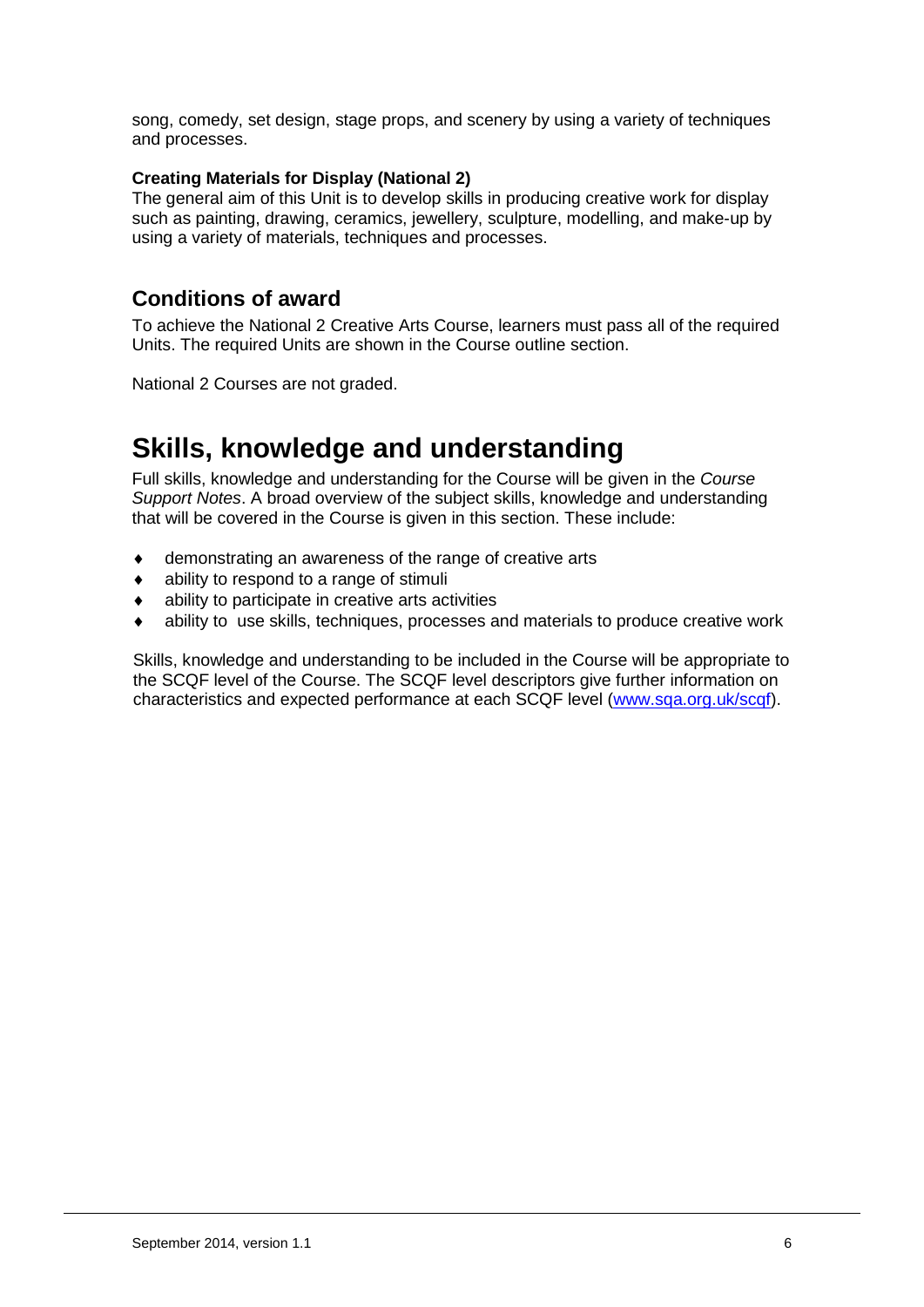## **Assessment**

Further information about assessment for the Course is included in the *Course Support Notes.*

### **Unit assessment**

All Units are internally assessed against the requirements shown in the *Unit Specification.*

They can be assessed on an individual Unit basis or by using other approaches which combine the assessment for more than one Unit.

They will be assessed on a pass/fail basis within centres. SQA will provide rigorous external quality assurance, including external verification, to ensure assessment judgements are consistent and meet national standards.

The assessment of the Units in this Course will be as follows:

#### **Developing Skills in Creative Arts (National 2)**

For this Unit, learners will be able to:

- demonstrate an awareness of how creative work is produced
- participate in creative activity in response to given stimuli

#### **Working with Images, Graphics and Sound (National 2)**

For this Unit, learners will be able to:

- ♦ demonstrate skills in using images, graphics and sound creatively
- use images, graphics and sound to produce creative work

#### **Working with Textiles (National 2)**

For this Unit, learners will be able to:

- ♦ demonstrate skills and knowledge in working creatively with textiles
- produce a creative textile item

#### **Creating Materials for Performance (National 2)**

For this Unit, learners will be able to:

- demonstrate skills and knowledge across a range of techniques and processes used to create materials which could be used in a performance
- create original work which could be used in a performance

#### **Creating Materials for Display (National 2)**

For this Unit, learners will be able to:

- ♦ demonstrate skills and knowledge across a range of techniques, processes and materials used to produce creative work for display
- produce and display original creative work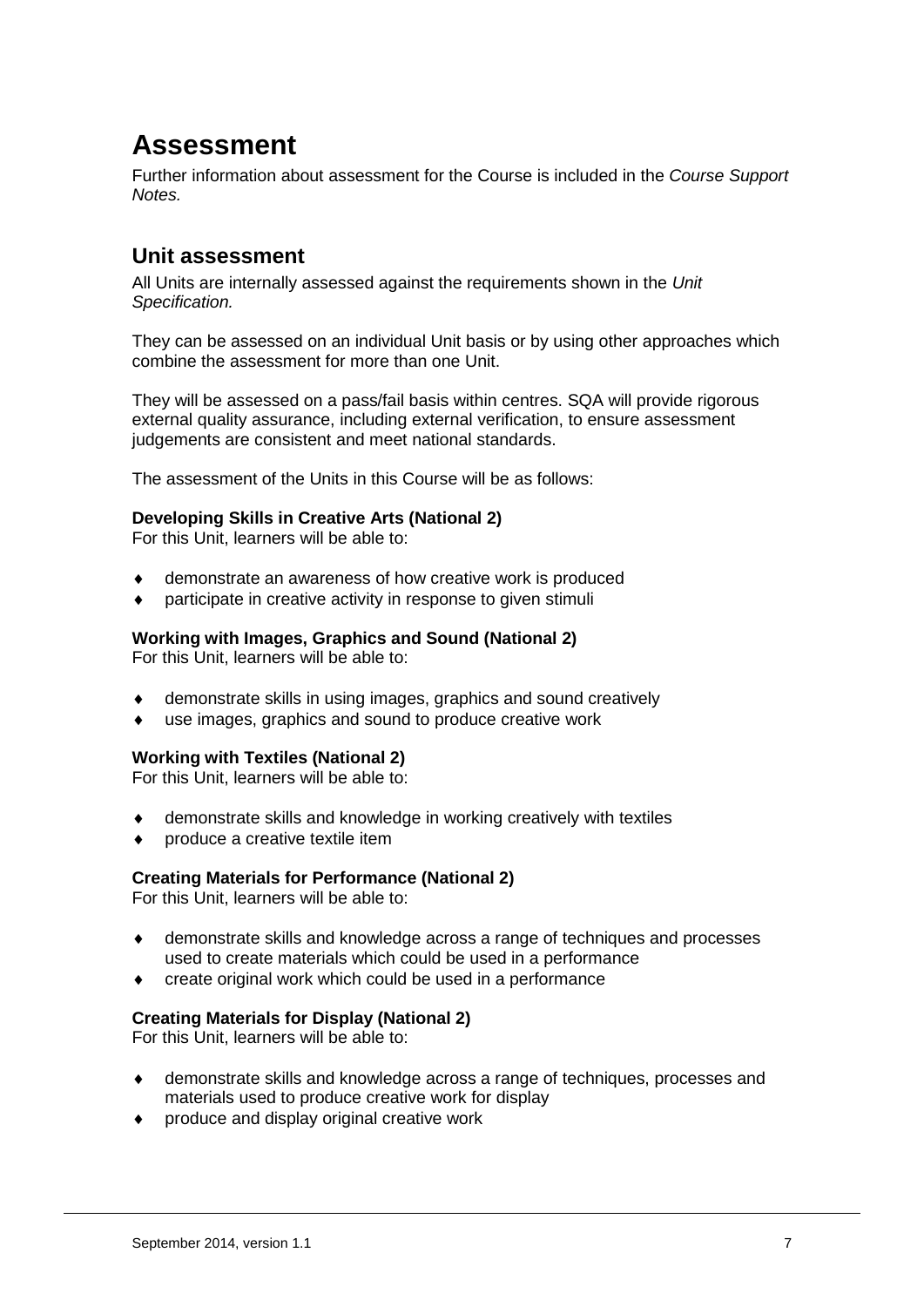## **Development of skills for learning, skills for life and skills for work**

It is expected that learners will develop broad, generic skills through this Course. The skills that learners will be expected to improve on and develop through the Course are based on SQA's *Skills Framework: Skills for Learning, Skills for Life and Skills for Work*  and drawn from the main skills areas listed below. These must be built into the Course where there are appropriate opportunities.

#### **1 Literacy**

1.3 Listening and talking

#### **3 Health and wellbeing**

- 3.1 Personal learning
- 3.2 Emotional wellbeing

#### **5 Thinking skills**

- 5.1 Remembering
- 5.3 Applying
- 5.5 Creating

Amplification of these skills is given in SQA's *Skills Framework: Skills for Learning, Skills for Life and Skills for Work*. The level of these skills will be appropriate to the level of the Course. Further information on building in skills for learning, skills for life and skills for work for the Course is given in the *Course Support Notes*.